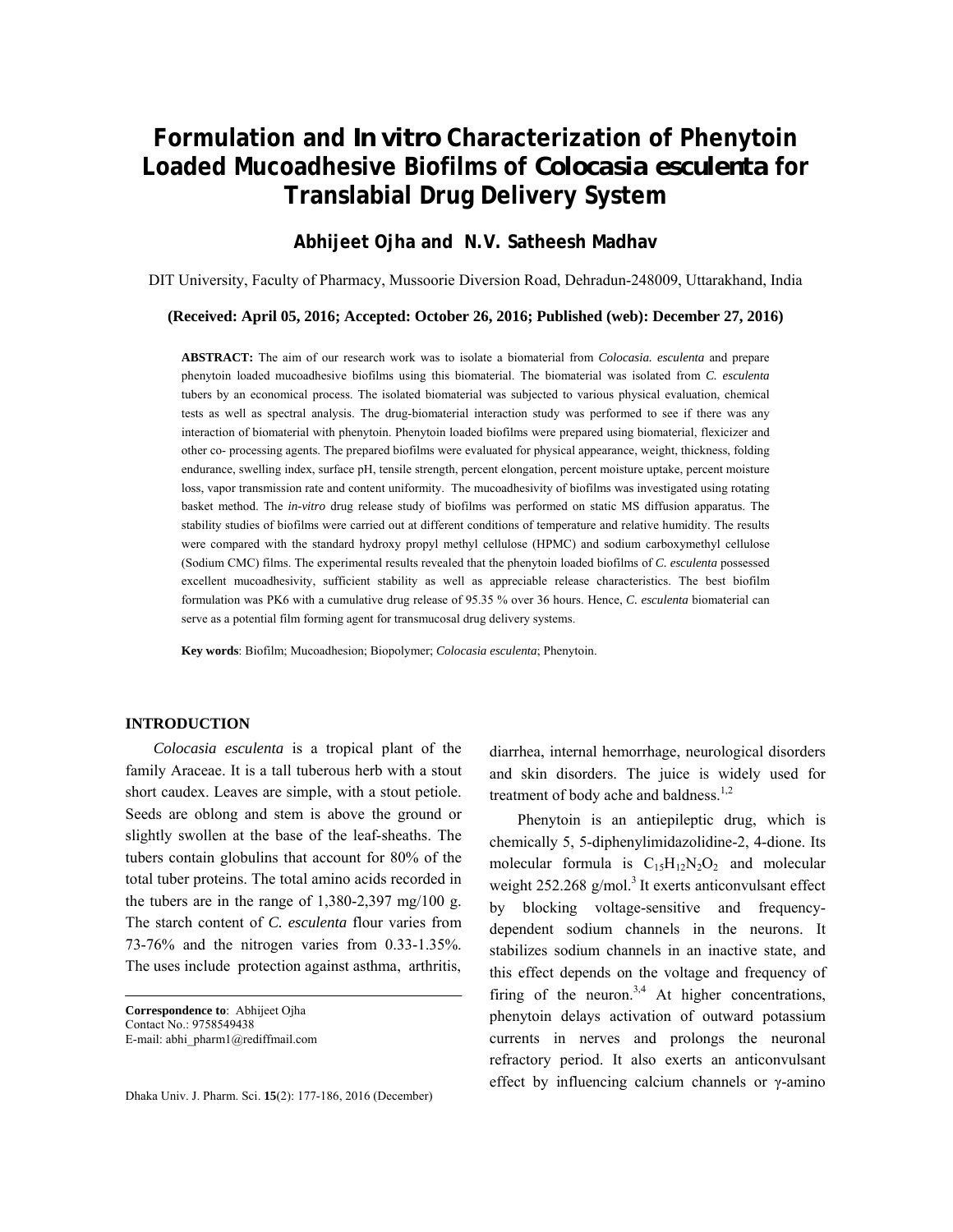butyric acid receptors (GABA). Phenytoin may cause neurological adverse effects like sedation, cerebellar ataxia, ophthalmoparesis as well as seizures. At high dose, it may cause a reduction in folic acid levels, causing megaloblastic anemia. Other side effects of phenytoin include agranulocytosis, aplastic anemia, leukopenia and thrombocytopenia. Phenytoin is also associated with drug-induced gingival enlargement. This effect involves bleeding upon probing, increased gingival exudate and pronounced gingival inflammatory response to plaque levels. $5,6$ 

 In order to promote the direct systemic absorption of phenytoin by oral route, labial mucosa is one of the promising site. Hence use of labial mucoadhesive films can reduce the dose of orally administered phenytoin, thus minimizing the adverse effects of phenytoin. The aim of our research work was to isolate a biomaterial from the tubers of *C. esculenta* and prepare mucoadhesive phenytoin loaded biofilms using this biomaterial.

#### **MATERIALS AND METHODS**

 Phenytoin was obtained as a gift sample from Zaneka Healthcare Pvt. Ltd.; Haridwar. *C. esculenta* tubers were procured from the local market, Dehradun. HPMC and sodium CMC were purchased from Merck Specialties Pvt. Ltd.; Mumbai. IR spectral analysis of isolated biomaterial was performed in BHU; Banaras, <sup>1</sup>H NMR and mass spectra was obtained from SAIF; Panjab University Chandigarh. SEM and elemental analysis were performed in Wadia Institute; Dehradun and DSC analysis was performed in Dibrugarh University; Assam.

**Isolation of biomaterial.** *C. esculenta* tubers (1000 gm) were accurately weighed. The outer covering was removed and fleshy portion was collected. It was mashed with double distilled water and filtered. It was then treated with 90% dimethyl ketone and refrigerated for 10 hours. It was centrifuged at 4000 rpm for 30 minutes. The supernatant was discarded and obtained biomaterial was dried in vacuum desiccator for 24 hours. The dried biomaterial was purified by hot dialysis method

using ORCHID scientific dialysis apparatus. The purified biomaterial was dried in vacuum desiccator and then passed through sieve # 200 to get uniform particles. The procedure was optimized three times to calculate percent yield. $7,8$ 

 **Characterization of biomaterial.** The isolated biomaterial was subjected to evaluation of various parameters like colour, colour changing point, viscosity, surface tension, solubility and chemical tests. $9,10$  The isolated biomaterial was also studied by spectral analyses as IR,  ${}^{1}H$  NMR, DSC, SEM and elemental analysis.

 **Acute toxicity study of isolated biomaterial.**  The single dose acute toxicity study of the biomaterial was performed on Wistar rats (either sex, 200-250 gm) for two weeks. The study protocol was approved by the Institutional Animal Ethical Committee (Registration No. 1156/AC/07/CPCSEA). The procedure was as per OECD 423 guidelines. Two groups of 6 albino rats, one for test and other for control, were used for the study. The study was performed by administering the biomaterial solution orally at 5g/kg body weight to the test group animals. The acute toxicity study was evaluated for a period of two weeks by observing body weight, changes in the skin, corneal reflex, respiratory rate, autonomic symptoms, salivation, diarrhoea, lethargy, sleep, behavioural patterns, and convulsions and compared with control group animals. $11,12$ 

**Drug-biomaterial interaction studies.** The interaction study of phenytoin with the isolated biomaterial was done with phenytoin to see whether the biomaterial is reactive or non reactive with phenytoin If interaction is found, it means that the isolated biomaterial is not suitable for the preparation of biofilms.

*a)* Dry method. Initially,  $\lambda_{\text{max}}$  of phenytoin was determined after scanning its solution by UV Spectroscopy. Then phenytoin and biomaterial were mixed three different ratios 1:1, 1:3, 3:1 and  $\lambda_{\text{max}}$  of mixtures was determined by UV Spectroscopy. The  $\lambda_{\text{max}}$  of mixtures was compared with that of phenytoin.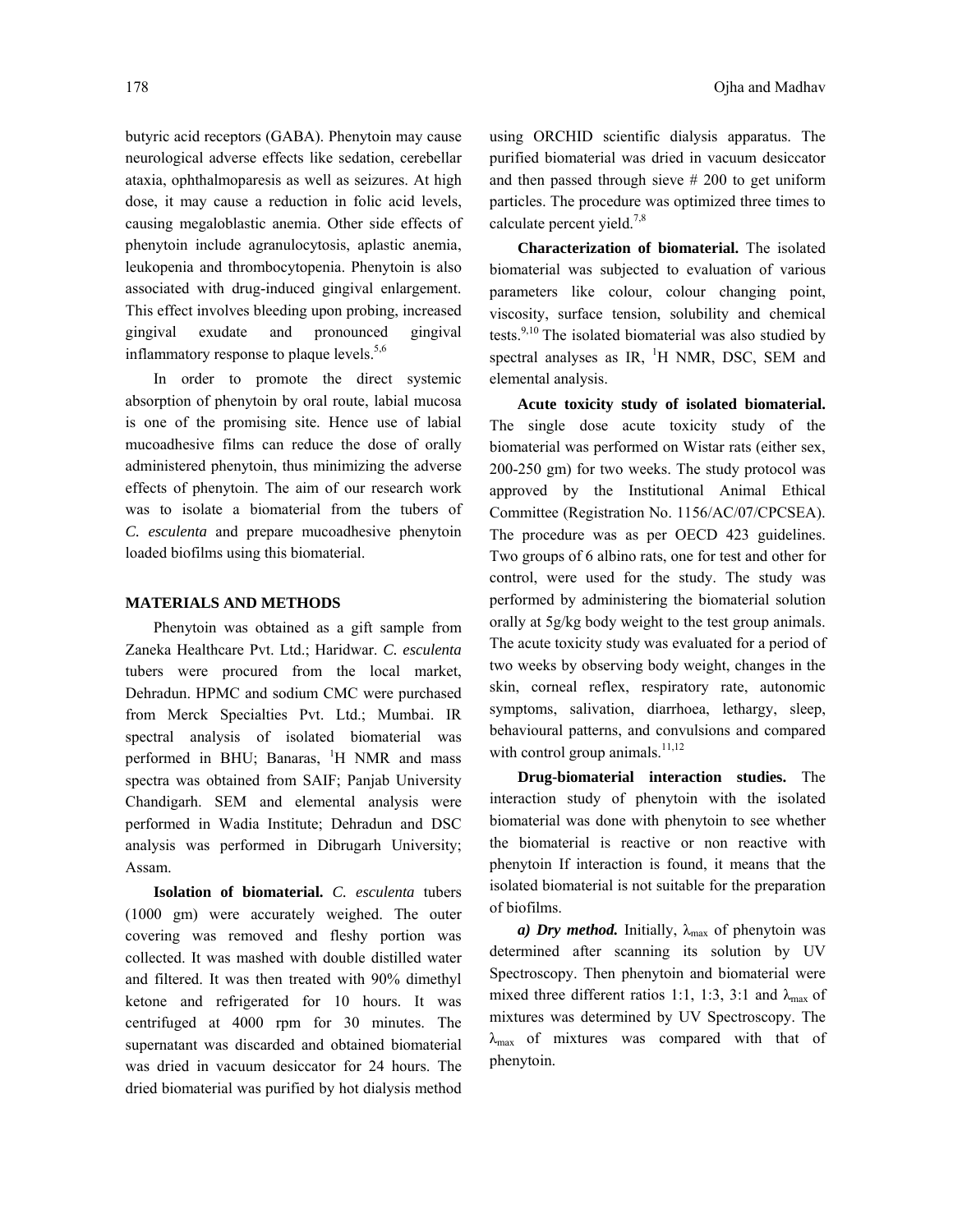*b) Wet method.* Phenytoin was mixed with biomaterial in three different ratios 1:1, 1:3, 3:1 in petriplates using small amount of water and dried in an oven. Then dried mixtures were dissolved in 10 ml of methanol and scanned by UV Spectroscopy after proper dilution. The  $\lambda_{\text{max}}$  of mixtures was compared with that of pure drug.

 **Formulation of biofilms using the isolated biomaterial.** The isolated biomaterial was used for formulating biofilms using phenytoin as the drug. Six different biofilms (PK1, PK2, PK3, PK4, PK5 and PK6) were prepared using biomaterial and phenytoin in six different ratios by solvent casting method (Table 1). The isolated biomaterial was dissolved in distilled water with constant stirring on a magnetic stirrer. Dextrose and mannitol were added as flexicizer for the formulations of biofilms. Phenytoin solution was separately prepared and added to the biomaterial solution containing dextrose and mannitol. This mixture was then transferred into petriplates uniformly and solvent was allowed to evaporate in a controlled manner. Dried biofilms were carefully scraped out and cut into biofilms of 1 sq. cm size. $13,14$ 

| Table 1. Formulation of phenytoin loaded film formulations. |  |  |  |
|-------------------------------------------------------------|--|--|--|
|-------------------------------------------------------------|--|--|--|

| Ingredients      | PK1 | PK <sub>2</sub> | PK3 | PK4 | PK5 | PK6 | HPMC film | Sod CMC film             |
|------------------|-----|-----------------|-----|-----|-----|-----|-----------|--------------------------|
| Phenytoin (mg)   | 100 | 100             | 100 | 100 | 100 | 100 | 100       | 100                      |
| Biomaterial (mg) | 50  | 100             | 200 | 300 | 400 | 500 |           | $\overline{\phantom{0}}$ |
| $HPMC$ (mg)      |     |                 | -   |     |     |     | 300       |                          |
| Sodium CMC (mg)  | -   |                 |     | -   | -   |     |           | 300                      |
| Dextrose (mg)    | 25  | 25              | 25  | 25  | 25  | 25  | 25        | 25                       |
| Mannitol (mg)    | 25  | 25              | 25  | 25  | 25  | 25  | 25        | 25                       |
| Water (ml)       | 10  | 10              | 10  | 10  | 10  | 10  | 10        | 10                       |

 **Evaluation of biofilms.** The prepared phenytoin loaded biofilms were evaluated for the parameters namely physical appearance, weight uniformity, thickness, folding endurance, swelling index, surface pH, tensile strength, percent elongation, percent moisture uptake, percent moisture loss, vapour transmission rate and content uniformity. The average of three readings was determined for each parameter.

 *a) Weight uniformity.* Weight uniformity was tested in order to ensure the uniformity in weight of biofilms. Three biofilms were weighed on a digital balance and mean was calculated.<sup>14,15</sup>

 *b) Thickness.* Three biofilms were randomly selected and their thickness was determined using a micrometer screw gauge. The mean thickness of three biofilms was calculated. $14,15$ 

 *c) Folding endurance.* Folding endurance of biofilm was determined by repeatedly folding the biofilm at the same place until it was broken. The number of times the biofilm could be folded at the same place without breaking was recorded. The measurement was repeated in triplicate.<sup>15,16</sup>

 *d) Swelling index.* The swelling index was determined by placing the individual biofilm in the petriplate containing 10 ml of phosphate buffer pH 7.4.<sup>13,15</sup> Swelling index (S) was determined by using the following formula:

$$
S = \begin{bmatrix} \frac{X_t - X_0}{X_0} & x & 100 \end{bmatrix}
$$

where,  $X_t$  = Weight of swollen biofilm after time t,

# $X_0$  = Initial weight of biofilm

 *e) Surface pH.* For determining the surface pH of biofilm, the individual biofilm was placed in a petriplate and moistened with 0.5 ml of water and kept for 30 sec. The biofilm surface was brought into contact with the electrode of pH meter and pH was determined.<sup>14,15</sup>

 *f) Tensile strength.* Tensile strength of the biofilm was determined by a lab fabricated universal strength testing apparatus. It had a glass plate which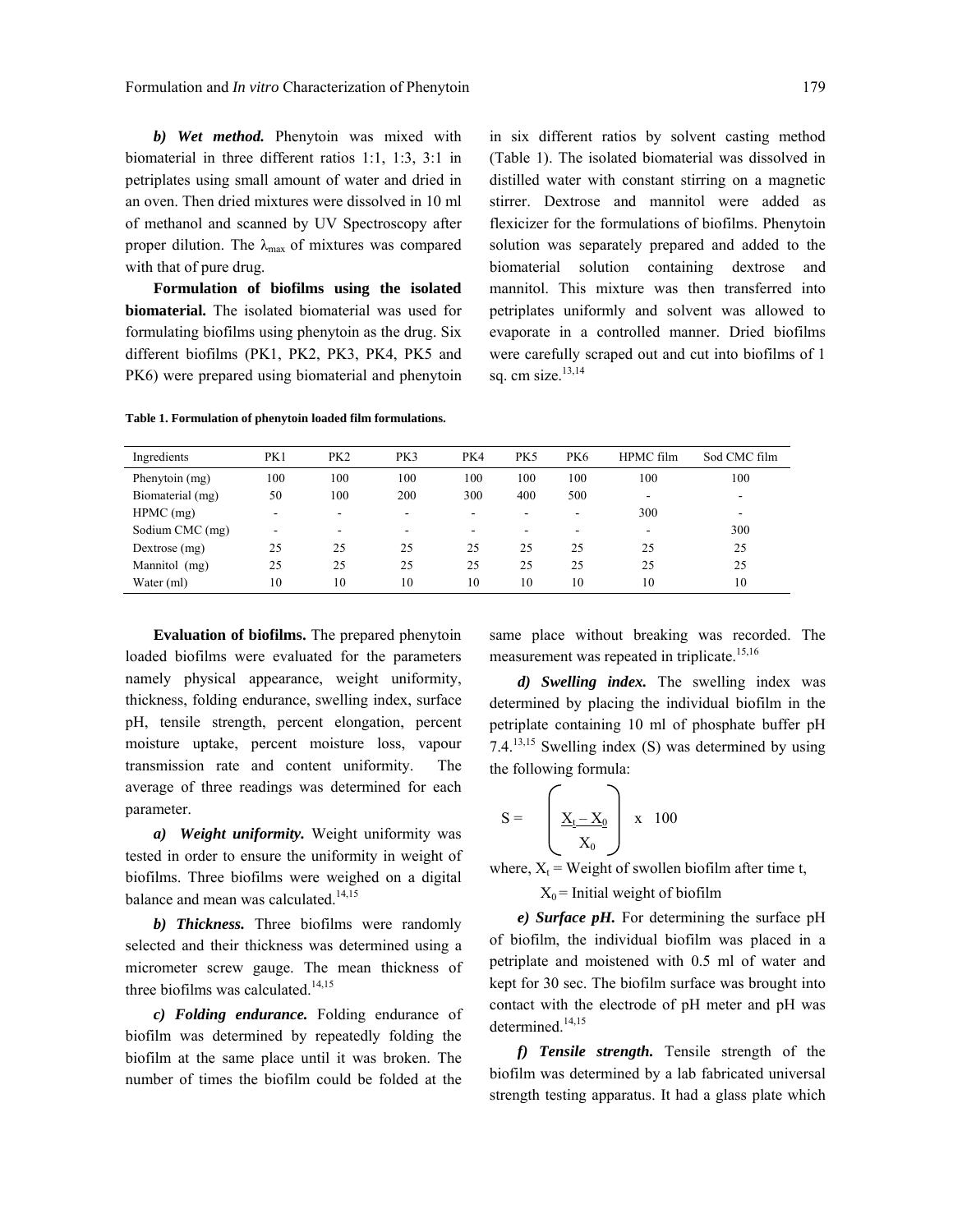was fixed on lower base of apparatus, a pulley through which a string was attached, and a weight holder box which was connected with the strings.

 *g) Percent elongation.* The percent elongation at break was calculated by lab fabricated universal strength testing apparatus. $14,16$  The formula used was:

Percent elongation at break=

(Increase in length of biofilm / Initial length) x 100

 *h) Percent moisture uptake*. For determining percent moisture uptake, the prepared biofilms were weighed individually. They were transferred to a watch glass and kept in a desiccator containing saturated solution of aluminium chloride at room temperature for 48 hours.<sup>14,15</sup> After 48 hours, the biofilms were reweighed and the percentage moisture uptake was determined by the formula:

Percent moisture uptake =

[(Final weight - initial weight / Initial weight)]  $\times$  100

 *i) Percent moisture loss.* A percentage moisture loss study for all formulated biofilms was performed by taking a biofilm from each formulation. The biofilm was weighed and kept in desiccator containing fused anhydrous calcium chloride for 48 hours.<sup>16,17</sup> At the end, the weight loss from the biofilm was determined by the following formula:

Percent moisture loss =

[(Initial weight - Final weight / Initial weight)]  $\times$  100

 *j) Water vapour transmission.* Water vapour transmission was determined using a glass bottle filled with anhydrous calcium chloride and an adhesive spread across its rim. The biofilm was fixed over the adhesive and the assembly was placed in a sealed desiccator containing saturated potassium chloride solution for 24 hours.<sup>16,17</sup> The bottle was reweighed and water vapour transmission was determined using the formula:

Water vapour transmision = W/ST

Where, W is the increase in weight in 24 hours,

S is area of biofilm exposed  $(cm<sup>2</sup>)$ ,

T is exposure time.

 *k) Drug content uniformity.* Three biofilms from each formulation were randomly selected and transferred individually into a 100 ml volumetric flask containing phosphate buffer (pH 7.4) and methanol. The flask was stirred on a magnetic stirrer. The obtained solutions were filtered and drug content was then determined after proper dilution using Shimadzu 1800 UV-Visible spectrophotometer. $17,18$ 

# **Determination of mucoadhesivity of biofilms on**  *Capra aegagrus* **labial mucosa:**

 The mucoadhesivity of biofilms was evaluated by a lab fabricated rotating basket apparatus using *Capra aegagrus* labial mucosa. The *C. aegagrus* labial mucosa was placed around the rotating basket and biofilm was adhered onto it. It was allowed for rotation at 100 rpm. The detachment time of biofilm from mucosal substrate was noted at regular intervals and data was compared with standard film of HPMC and sodium CMC. $^{7,12}$ 

 *In vitro* **drug release studies.** The *in- vitro* drug release study of biofilms was carried out by using a novel static M.S. diffusion apparatus. It had two compartments, upper donor and lower receptor compartment. The biofilm was adhered onto a biomembrane and fixed to a donor compartment at one end with the help of adhesive. This assembly was immersed in a double walled receptor compartment containing 10 ml of 7.4 pH phosphate buffer solution. Samples were withdrawn completely at regular intervals till 36 hours and replaced by fresh buffer after withdrawing the sample**.** The samples were analyzed by Shimadzu 1800 UV-Visible spectrophotometer at  $\lambda_{\text{max}}$  216 nm. Concentration of drug in sample and % Cumulative drug release was calculated. It was compared with standard films of HPMC and sodium CMC polymer.

**Stability studies.** Stability studies of phenytoin loaded biofilms of *C. esculenta* were conducted as per ICH Guidelines at various conditions of temperature and relative humidity (RH). The biomaterial was subjected for stability studies under three conditions (5°C±3°C/60% RH, at room temperature i.e.25°C $\pm$  2°C /60  $\pm$ 5% RH and at 40°C $\pm$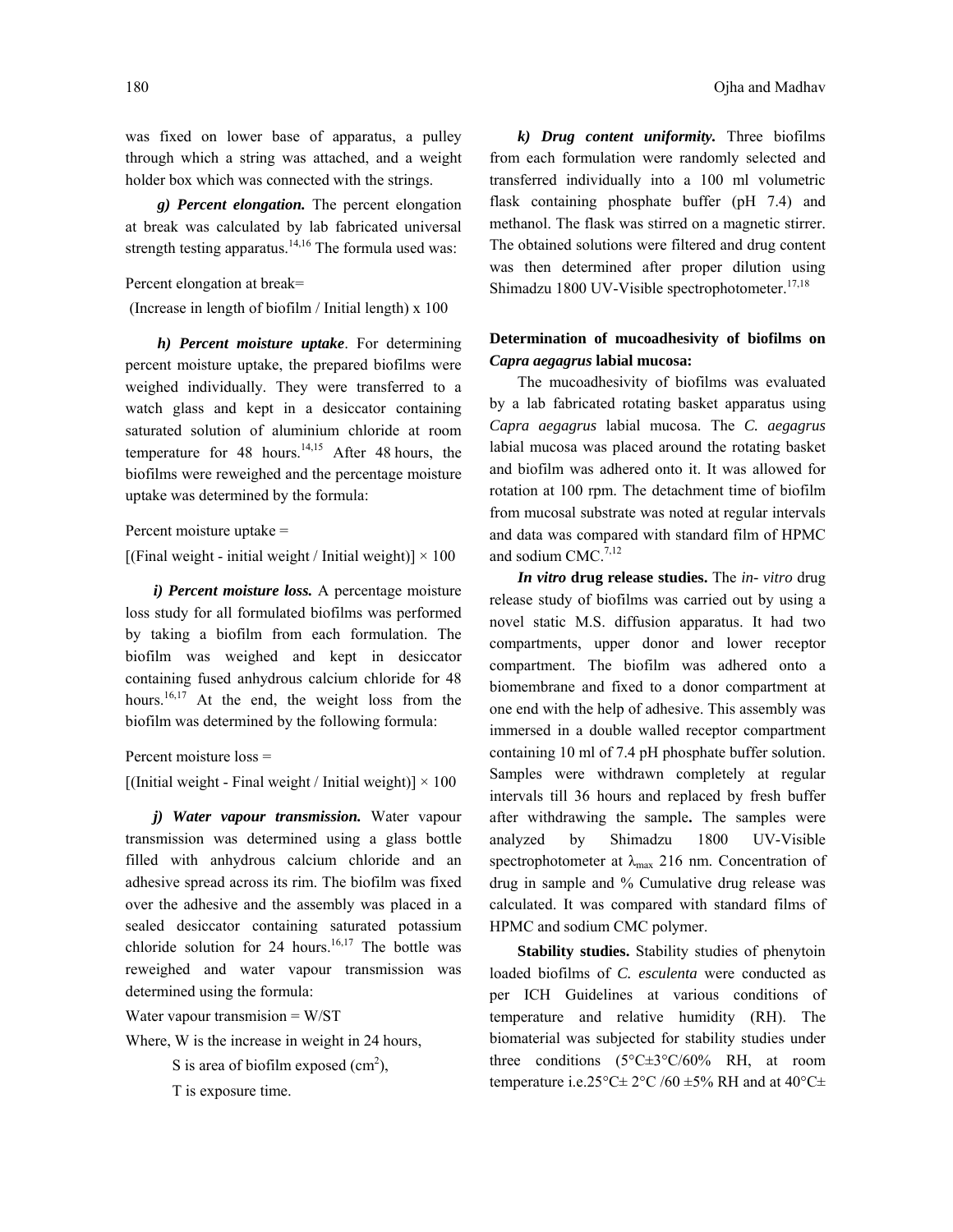2°C/ 75% RH) for three months. The changes were observed in the characteristics of biomaterial and the results were reported.<sup>15</sup>

#### **RESULTS AND DISCUSSION**

 **Characterization of biomaterial.** The *C. esculenta* biomaterial was brown in colour with a percentage yield of  $4.2 \pm 0.04$  % w/w. Its colour changing point was  $202^{\circ}$ C with darkening, viscosity 1.2 cp and surface tension 73.14 dyne/cm. It was soluble in water, insoluble in methanol & acetone. It passed Benedict test, Fehling test and iodine test.

 **Spectral analysis of biomaterial.** The IR spectrum of *C. esculenta* biomaterial showed peaks at 3518 (OH stretching), 2924 cm-1(CH stretching alkane), 2337 cm<sup>-1</sup> (C=C alkene), 1600 cm<sup>-1</sup> (C=O stretching of carboxylic acid), 1357, 1153, 1026 (C-N stretching amine) and 763 (CH bending Aromatic ring) (Figure 1). The presence of COOH and OH groups in biomaterial proved that biomaterial was polymeric in nature.  ${}^{1}H$  NMR spectra of  $C$ . *esculenta* biomaterial showed chemical shift values at δ 1.6 (-CH saturated proton), δ 2.1 (R-COOCH<sub>3</sub> ester proton), δ 3.5-3.9 (-CH<sub>3</sub>OR, ether proton), δ 6.9, 7.4-7.7 (Ar-H, aromatic proton), δ 8.2 (Ar-OH, aromatic hydroxyl proton) (Figure 2).

 The DSC curve of *Colocasia esculenta* showed primary glass transition temperature is  $92.27^{\circ}$ C and secondary glass transition temperature of  $160.52^{\circ}$ C. Primary peak height was observed at 5.7280 mW, area was found to be 1072.661 mJ. The value of delta H for primary peak was 107.2661 J/g. Secondary peak height was observed at 0.9188 mW, area was found to be 86.844 mJ. The value of delta H for secondary peak was 8.6844 J/g (Figure 3).SEM image of the biomaterial revealed that biomaterial possesses smooth and irregular topography, thus confirming the polymeric nature of biomaterial (Figure 4). Elemental analysis showed that the biomaterial contains carbon as the major element and

devoid of arsenic, lead, iron or other toxic element (Figure 5).



Figure. 1. IR spetrum of *Colocasia esculenta* biomaterial.

 **Acute toxicity studies of isolated biomaterial.**  In acute toxicity studies, the test animals did not reveal any significant change in their body weight, skin reaction, corneal reflex, respiratory rate, autonomic symptoms, salivation, diarrhea, lethargic conditions, sleeping conditions and convulsion. So, it was concluded that biomaterial was non toxic.

**Drug-biomaterial interaction studies.** The λ<sub>max</sub> of phenytoin was found to be 216 nm. There was no significant change in  $\lambda_{\text{max}}$  of mixtures as compared to pure phenytoin, which revealed that the biomaterial was devoid of any interaction with the functional groups of the phenytoin. Hence, the biomaterial from *C. esculenta* can be safely used for preparation of biofilms of phenytoin.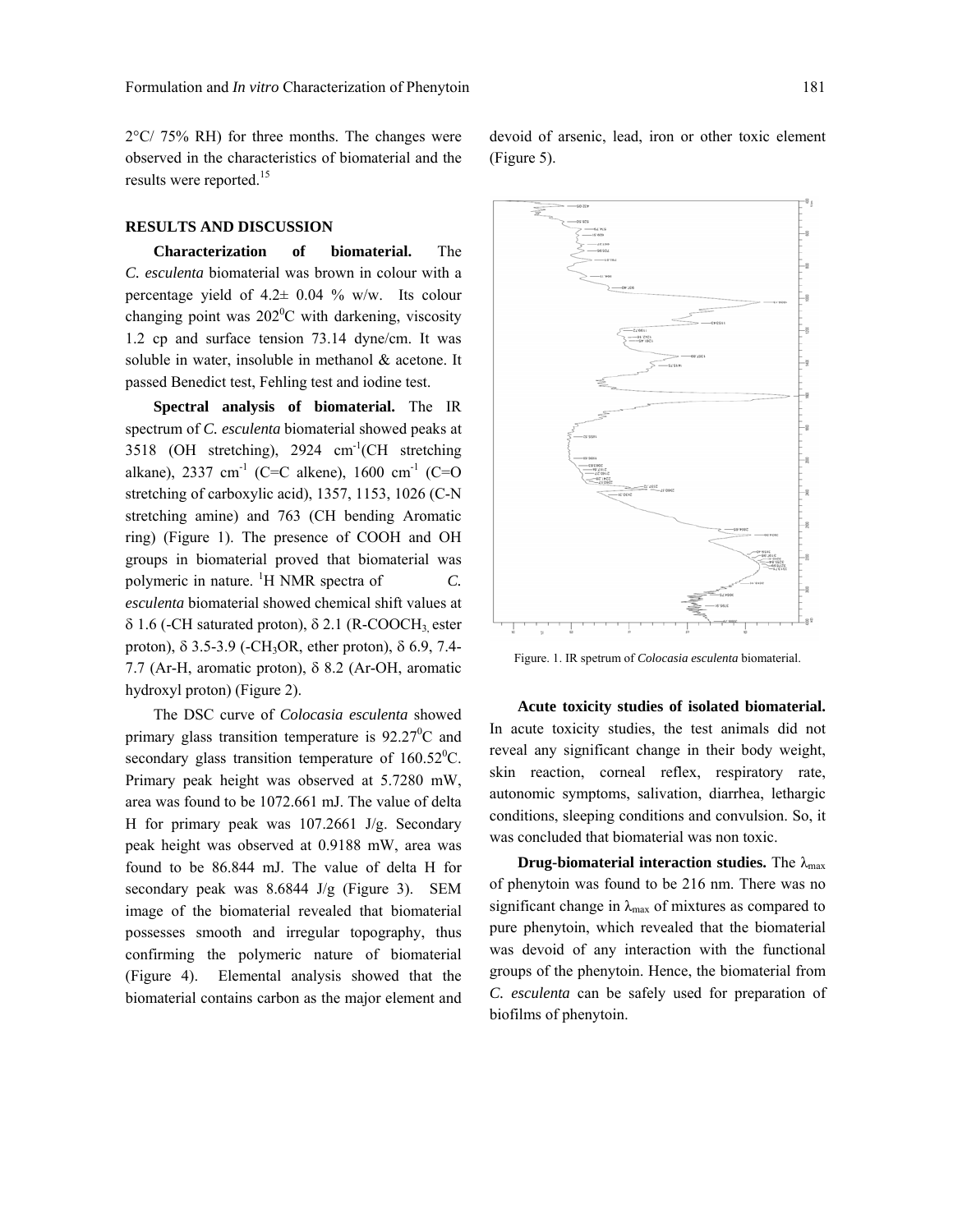

Figure. 2. 1 H NMR spetrum of *Colocasia esculenta* biomaterial.



Figure. 3. DSC of *Colocasia esculenta* biomaterial.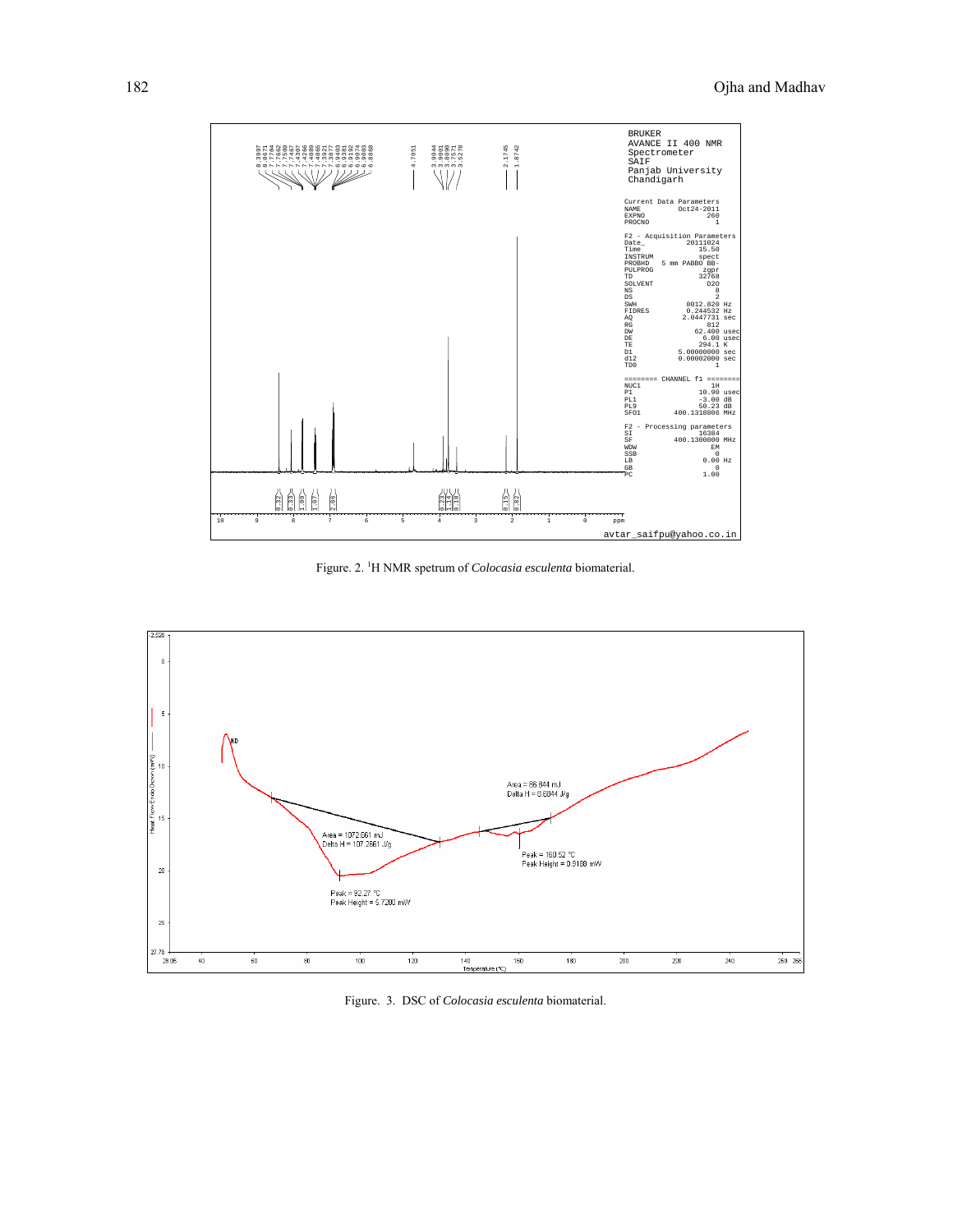

Figure 4. SEM image of *Colocasia esculenta* biomaterial.

# **Table 2. Comparative evaluation parameters of various film formulations.**

| Formulation     | Wt.Uniformity<br>(mg) | Thickness<br>(mm) | Folding endurance | Swelling index   | Surface pH      |
|-----------------|-----------------------|-------------------|-------------------|------------------|-----------------|
| PK1             | $44.77 \pm 0.66$      | $0.49 \pm 0.05$   | $121.33 \pm 0.57$ | $55.10 \pm 1.14$ | $6.83 \pm 0.05$ |
| PK <sub>2</sub> | $46.17 \pm 0.59$      | $0.5 \pm 0.07$    | $120.66 \pm 0.57$ | $64.47 \pm 0.17$ | $6.60 \pm 0.10$ |
| PK3             | $52.28 \pm 0.56$      | $0.56 \pm 0.01$   | $122 \pm 1.00$    | $61.70 \pm 0.22$ | $7.1 \pm 0.10$  |
| PK4             | $52.87 \pm 0.47$      | $0.59 \pm 0.02$   | $110.66 \pm 0.57$ | $66.64 \pm 0.36$ | $6.93 \pm 0.05$ |
| PK <sub>5</sub> | $70.17 \pm 0.08$      | $0.69 \pm 0.07$   | $140.66 \pm 1.15$ | $67.39 \pm 0.59$ | $7.03 \pm 0.15$ |
| PK <sub>6</sub> | $82.79 \pm 0.59$      | $0.70 \pm 0.06$   | $141.33 \pm 0.57$ | $66.73 \pm 0.44$ | $7.03 \pm 0.15$ |

**Table 3. Comparative evaluation parameters of various film formulations.** 

| Formulation     | Tensile strength  | % elongation    | % Moisture uptake | % Moisture loss  | <b>VTR</b>               | Content uniformity |
|-----------------|-------------------|-----------------|-------------------|------------------|--------------------------|--------------------|
|                 |                   |                 |                   |                  | (gm/cm <sup>2</sup> /hr) | $(\%)$             |
| PK1             | $57.99 \pm 0.75$  | $5.67 \pm 0.24$ | $9.59 \pm 0.54$   | $10.15 \pm 0.54$ | $6.15 \pm 0.05$          | $81.23 \pm 0.21$   |
| PK <sub>2</sub> | $67.88 \pm 0.57$  | $6.05 \pm 0.71$ | $9.52 \pm 0.50$   | $9.73 \pm 0.65$  | $7.16 \pm 0.16$          | $86.83 \pm 0.60$   |
| PK3             | $89.20 \pm 1.05$  | $6.07 \pm 0.33$ | $10.93 \pm 0.54$  | $11.62 \pm 0.37$ | $6.78 \pm 0.65$          | $81.62 \pm 0.70$   |
| PK4             | $90.74 \pm 0.82$  | $6.79 \pm 0.54$ | $13.32 \pm 0.87$  | $13.85 \pm 0.71$ | $8.64 \pm 0.25$          | $90.30 \pm 0.17$   |
| PK <sub>5</sub> | $110.93 \pm 0.51$ | $7.28 \pm 0.50$ | $13.76 \pm 0.69$  | $14.46 \pm 0.46$ | $10.27 \pm 0.80$         | $89.8 \pm 0.50$    |
| PK6             | $112.44 \pm 0.21$ | $7.06 \pm 0.74$ | $14.25 \pm 0.99$  | $14.27 \pm 0.23$ | $11.26 \pm 0.26$         | $93.28 \pm 0.08$   |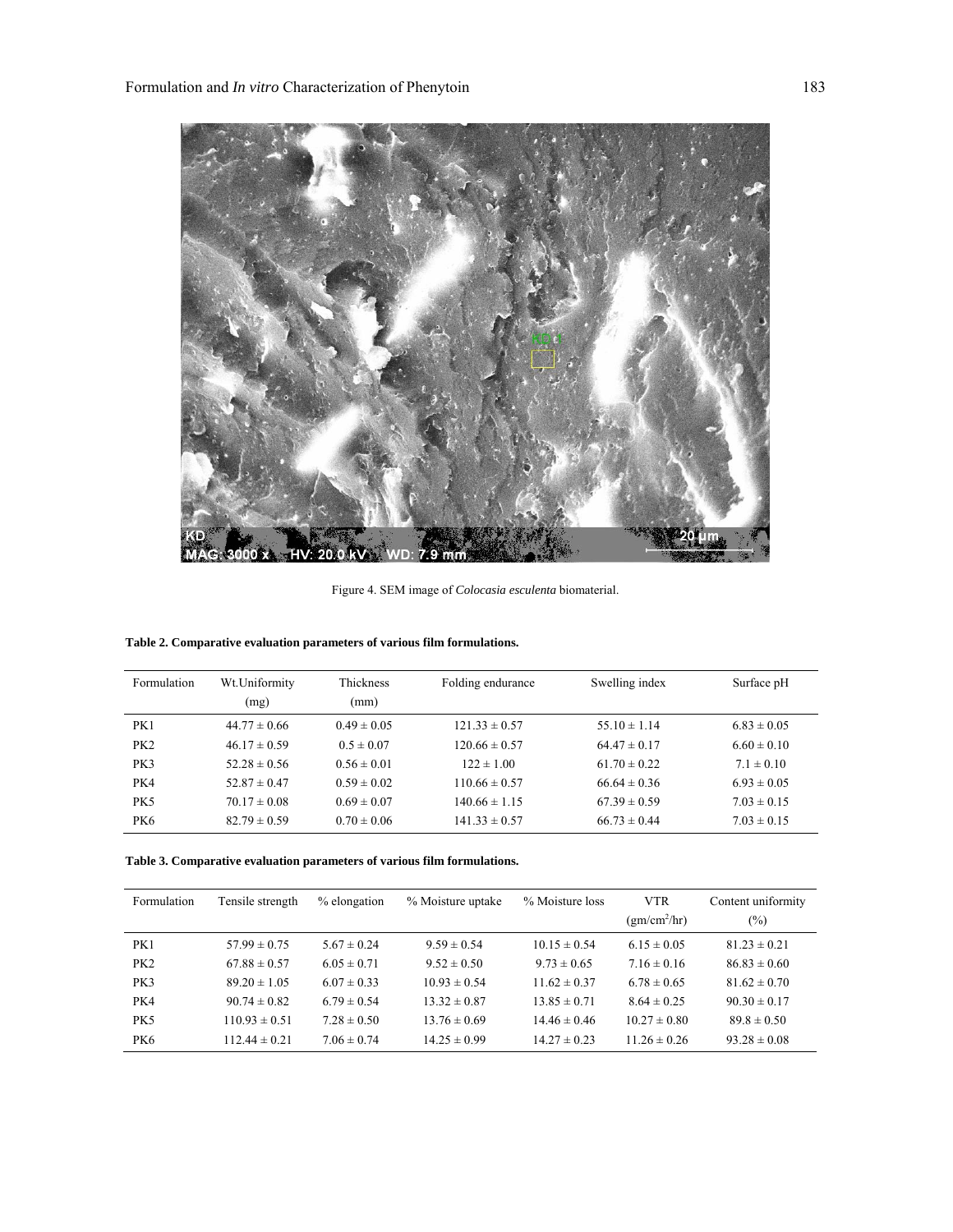

# **Spectrum: KD**

| Element    | Series   |        |        | unn. C norm. C Atom. C Oxide Oxid. C<br>[wt.-%] [wt.-%] [at.-%] |            | $[wt.-8]$ |
|------------|----------|--------|--------|-----------------------------------------------------------------|------------|-----------|
| Carbon     | K-series | 54.66  | 54.66  | 63.38 CO2                                                       |            | 94.43     |
|            |          |        |        |                                                                 |            |           |
| Sodium     | K-series | 1.14   | 1.14   | $0.69$ Na20                                                     |            | 0.73      |
| Magnesium  | K-series | 1.24   | 1.24   | $0.71$ MgO                                                      |            | 0.97      |
| Aluminium  | K-series | 0.35   | 0.35   |                                                                 | 0.18 A1203 | 0.31      |
| Phosphorus | K-series | 1.40   | 1.40   | 0.63 P205                                                       |            | 1.52      |
| Sulfur     | K-series | 0.50   | 0.50   | 0.22S                                                           |            | 0.59      |
| Chlorine   | K-series | 0.10   | 0.10   | $0.04\ C1$                                                      |            | 0.05      |
| Potassium  | K-series | 1.40   | 1.40   | $0.50$ K2O                                                      |            | 0.79      |
| Calcium    | K-series | 0.93   | 0.93   | $0.32$ CaO                                                      |            | 0.62      |
| Oxygen     | K-series | 38.28  | 38.28  | 33.320                                                          |            | $-52.85$  |
|            | Total:   | 100.00 | 100.00 | 100.00                                                          |            |           |

Figure 5. Elemental analysis of *Colocasia esculenta* biomaterial.

**Formulation and evaluation of biofilms using the isolated biomaterial.** Six biofilms (PK1, PK2, PK3, PK4, PK5 and PK6) were successfully prepared from *C. esculenta* biomaterial in the ratio of drug: biopolymer. The biofilms from all the batches were smooth, translucent and flexible without any sign of cracking. The weight of biofilms ranged from 44.77±0.66 mg to 82.79±0.59 mg and thickness ranged from 0.49±0.05 mm to 0.70±0.06 mm. The

biofilms showed folding endurance 121.33±0.57 to 141.33±0.57. The swelling index of biofilms ranged from  $55.10 \pm 1.14$  to  $66.73 \pm 0.44$ . All biofilms showed nearly neutral pH (Table 2).

 The tensile strength of PK1 to PK6 biofilms was 57.99±0.75 to 112.44±0.21 and percent elongation was 5.67±0.24 to 7.06±0.74 %. Percent moisture uptake of biofilms was 9.59±0.54 to 14.25±0.99 %.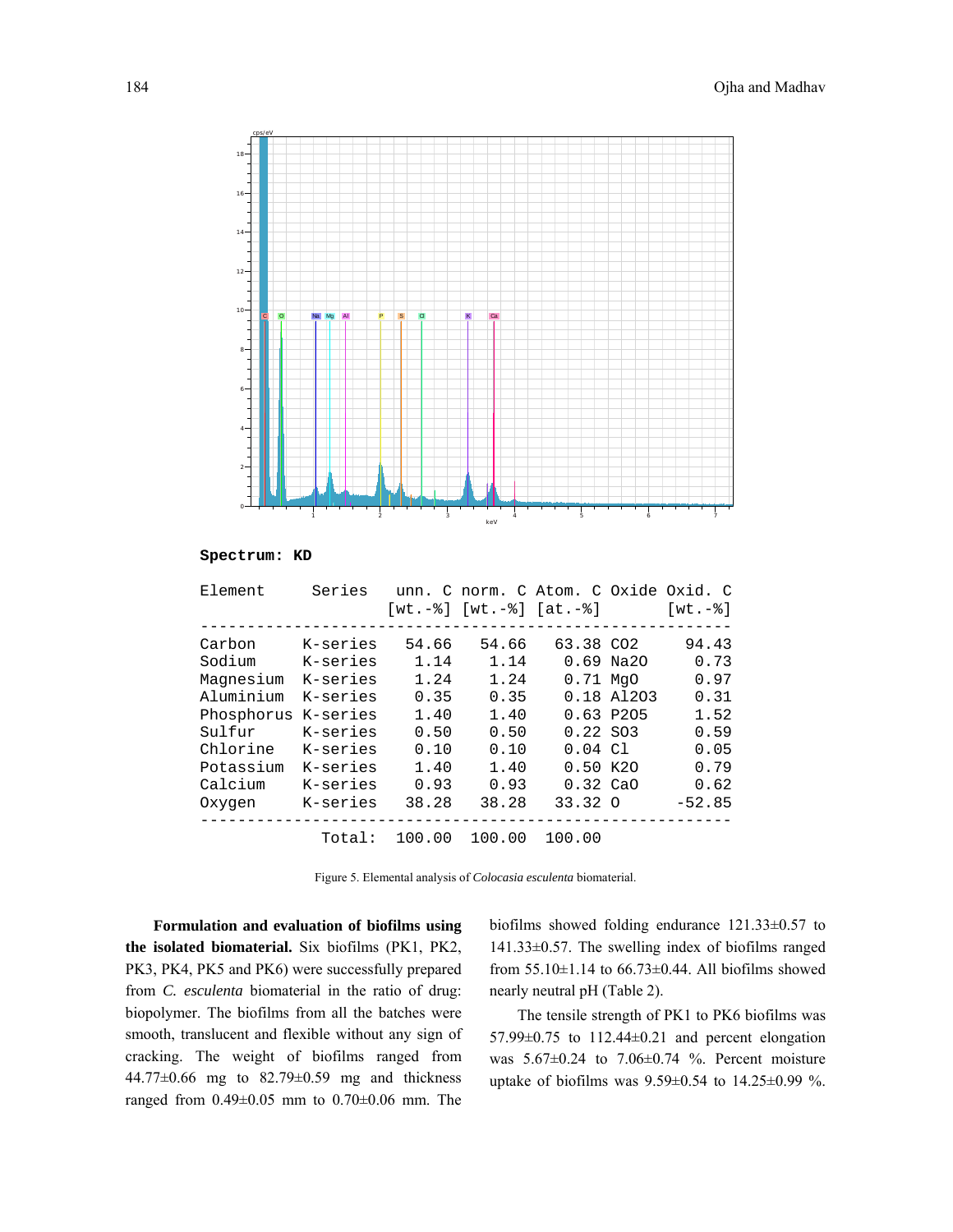Percent moisture loss ranged from 10.15±0.54 to 14.27±0.23 % and vapour transmission rate was 6.15 $\pm$ 0.05 to 11.26 $\pm$ 0.26 gm/cm<sup>2</sup>/hr. Finally content uniformity for all biofilms was determined which varied from 81.23±0.21 to 93.28±0.08 % (Table 3).

**Mucoadhesivity of drug loaded biofilms.** All the drug loaded biofilms (PK1 to PK6) showed potential inbuilt mucoadhesivity. The biofilm formulation PK6 showed maximum mucoadhesivity value that was comparable to standard polymeric film of HPMC and more than sodium CMC film (Figure 6).



Figure 6. Determination of mucoadhesivity of various film formulations by rotating basket method.



Figure 7. *In vitro* drug release of phenytoin loaded polymeric films.

*In vitro* **drug release of biofilms.** The *in-vitro* percentage release data of biofilms was found to be in the order  $PK6 > PK5 > PK1 > PK2 > PK4 > PK3$  (Figure 7). The drug release of PK6 formulation was 95.35% over 36 hours, which was more than HPMC film (91.23%) as well as sodium CMC film